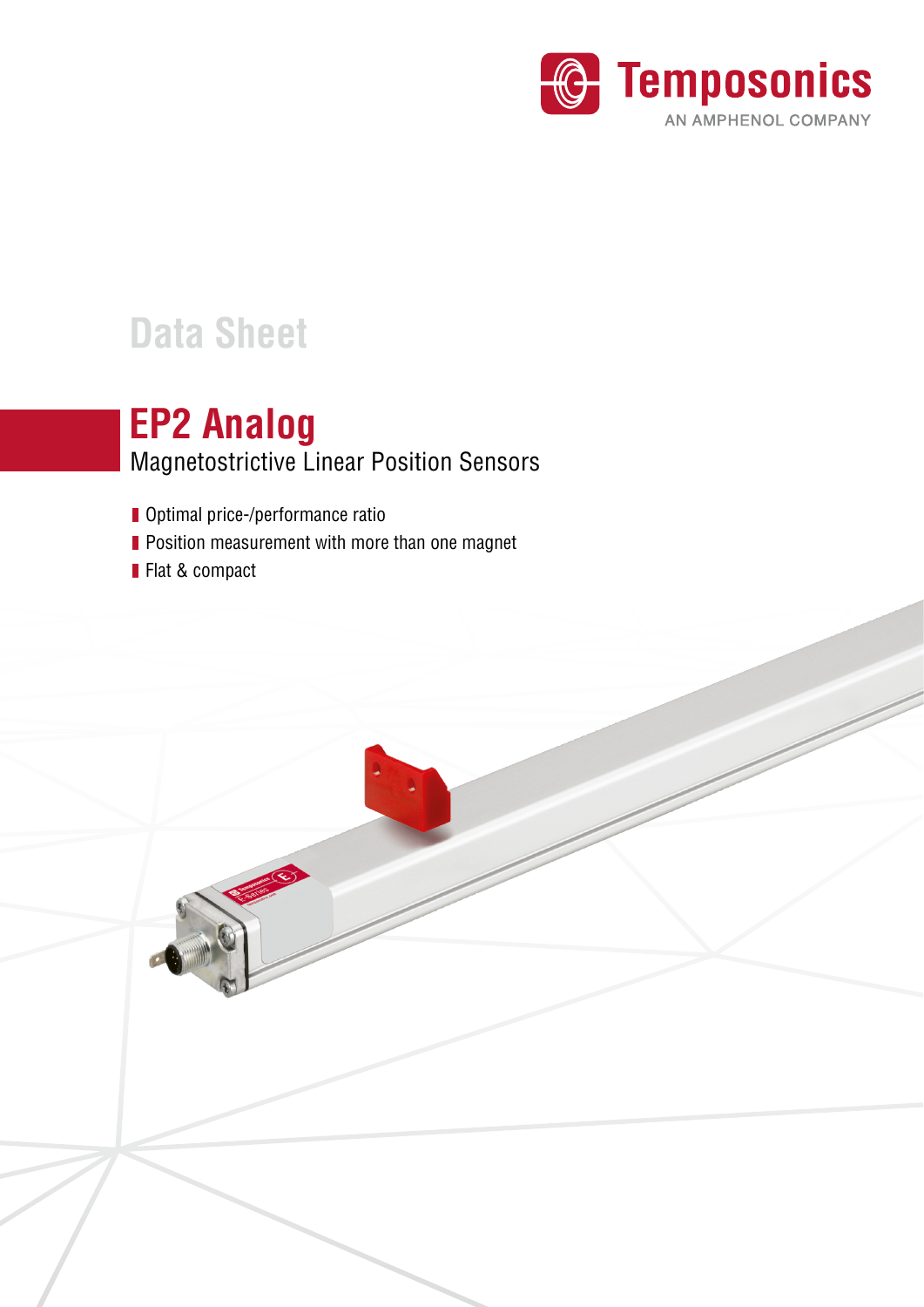#### **MEASURING TECHNOLOGY**

The absolute, linear position sensors provided by Temposonics rely on the company's proprietary magnetostrictive technology, which can determine position with a high level of precision and robustness. Each Temposonics position sensor consists of a ferromagnetic waveguide, a position magnet, a strain pulse converter and supporting electronics. The magnet, connected to the object in motion in the application, generates a magnetic field at its location on the waveguide. A short current pulse is applied to the waveguide. This creates a momentary radial magnetic field and torsional strain on the waveguide. The momentary interaction of the magnetic fields releases a torsional strain pulse that propagates the length of the waveguide. When the ultrasonic wave reaches the end of the waveguide it is converted into an electrical signal. Since the speed of the ultrasonic wave in the waveguide is precisely known, the time required to receive the return signal can be converted into a linear position measurement with both high accuracy and repeatability.



*Fig. 1:* Time-of-flight based magnetostrictive position sensing principle

#### **EP2 SENSOR**

Robust, non-contact and wear free, the Temposonics® linear position sensor provide high durability and precise position measurement feedback in harsh industrial environments. Measurement accuracy is tightly controlled by the quality of the waveguide manufactured exclusively by Temposonics.

The compact and flat aluminum profile offers flexible mounting options and easy installation. Moreover, the position magnet can travel along the entire flat housing profile. The EP2 has an attractive price-/performance ratio and is ideal for industrial applications including plastics molding and processing, factory automation and packaging.



*Fig. 2:* Plastic granulate for injection molding or extrusion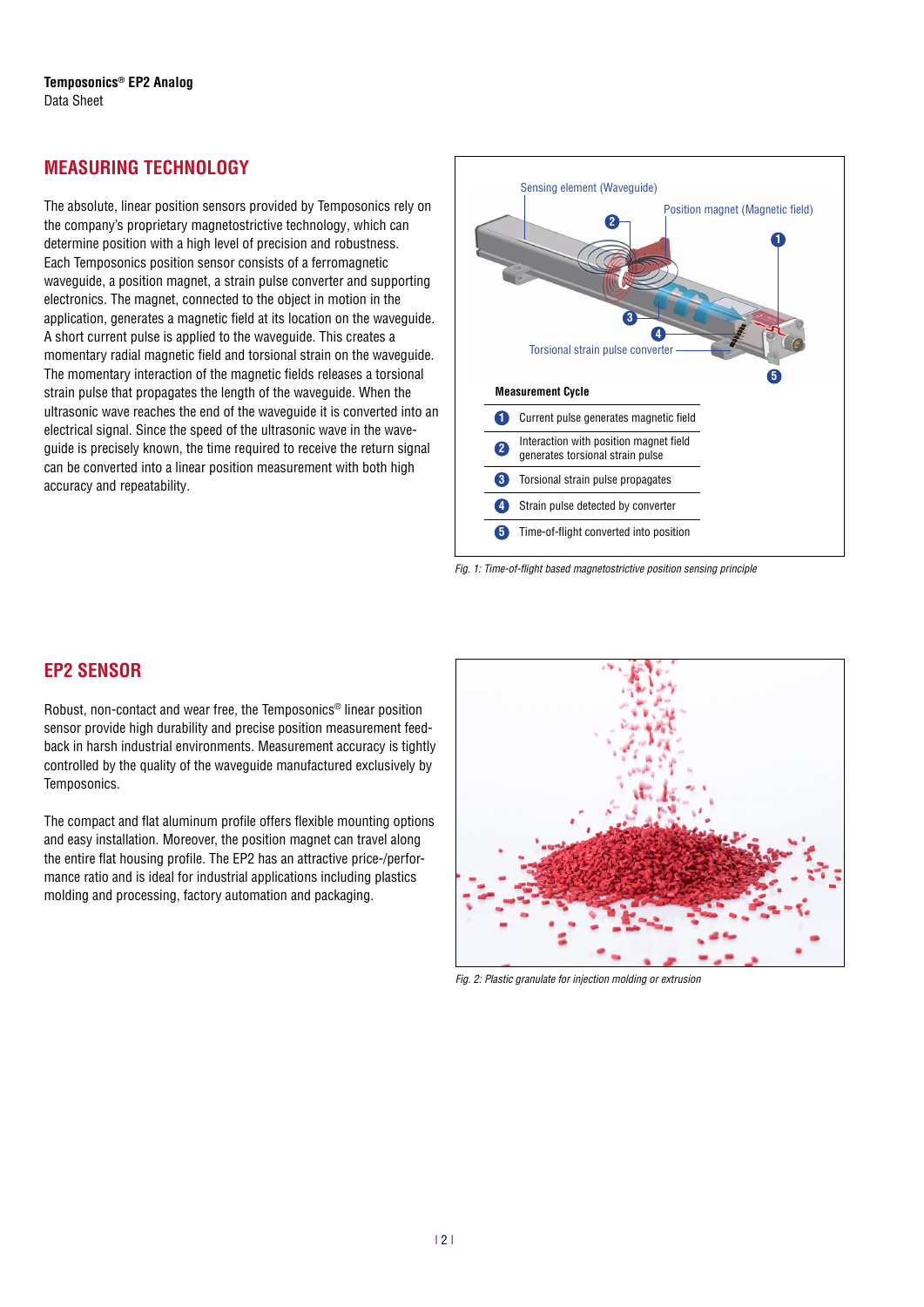#### **TECHNICAL DATA**

| <b>Output</b>                 |                                                                                                                                                                                                                     |  |  |
|-------------------------------|---------------------------------------------------------------------------------------------------------------------------------------------------------------------------------------------------------------------|--|--|
| Voltage                       | 010 VDC or 100 VDC, 010 VDC and 100 VDC (controller input resistance RL: > 5 kΩ)                                                                                                                                    |  |  |
| Current                       | 420 mA or 204 mA (minimum/maximum load: $0/500 \Omega$ )                                                                                                                                                            |  |  |
| <b>Measured value</b>         | Position, option: Multi-position measurement with a maximum of 2 magnets                                                                                                                                            |  |  |
| <b>Measurement parameters</b> |                                                                                                                                                                                                                     |  |  |
| Resolution                    | Infinite                                                                                                                                                                                                            |  |  |
| Cycle time                    | Typ. 0.3 ms $lt$ t $lt$ 2 ms (depending on stroke lengths)                                                                                                                                                          |  |  |
| Linearity                     | $\leq \pm 0.02$ % F.S. (minimum $\pm 90$ µm)                                                                                                                                                                        |  |  |
| Repeatability                 | $\leq \pm 0.005$ % F.S. (minimum $\pm 20$ µm)                                                                                                                                                                       |  |  |
| <b>Operating conditions</b>   |                                                                                                                                                                                                                     |  |  |
| Operating temperature         | $-40+75$ °C ( $-40+167$ °F)                                                                                                                                                                                         |  |  |
| Humidity                      | 90 % relative humidity, no condensation                                                                                                                                                                             |  |  |
| Ingress protection 1,2        | IP67 (if mating cable connector is correctly fitted)                                                                                                                                                                |  |  |
| Shock test                    | 100 g (single shock) IEC standard 60068-2-27                                                                                                                                                                        |  |  |
| <b>Vibration test</b>         | 8 g/102000 Hz IEC standard 60068-2-6 (resonance frequencies excluded)                                                                                                                                               |  |  |
| <b>EMC</b> test               | Electromagnetic emission according to EN 61000-6-3<br>Electromagnetic immunity according to EN 61000-6-2<br>The sensor meets the requirements of the EU directives and is marked with $\mathsf{C}\mathsf{\epsilon}$ |  |  |
| Magnet movement velocity      | Any                                                                                                                                                                                                                 |  |  |
| <b>Design/Material</b>        |                                                                                                                                                                                                                     |  |  |
| Sensor lid                    | Zinc die-cast                                                                                                                                                                                                       |  |  |
| Sensor profile                | Aluminum                                                                                                                                                                                                            |  |  |
| Stroke length                 | $502540$ mm $(2100$ in.)                                                                                                                                                                                            |  |  |
| <b>Mechanical mounting</b>    |                                                                                                                                                                                                                     |  |  |
| <b>Mounting position</b>      | Any                                                                                                                                                                                                                 |  |  |
| Mounting instruction          | Please consult the technical drawings and the brief instructions (document number: 551684)                                                                                                                          |  |  |
| <b>Electrical connection</b>  |                                                                                                                                                                                                                     |  |  |
| <b>Connection type</b>        | M12 (5 pin) male connector                                                                                                                                                                                          |  |  |
| Operating voltage             | +24 VDC (-15/+20 %); UL recognition requires an approved power supply with energy limitation (UL 61010-1),<br>or Class 2 rating according to the National Electrical Code (USA)/Canadian Electrical Code.           |  |  |
| Ripple                        | $\leq$ 0.28 $V_{PP}$                                                                                                                                                                                                |  |  |
| <b>Current consumption</b>    | $50140$ mA                                                                                                                                                                                                          |  |  |
| Dielectric strength           | 500 VDC (DC ground to machine ground)                                                                                                                                                                               |  |  |
| Polarity protection           | Up to -30 VDC                                                                                                                                                                                                       |  |  |
| Overvoltage protection        | Up to 36 VDC                                                                                                                                                                                                        |  |  |

**1/** The IP rating is not part of the UL recognition

**2/** The IP rating IP67 is only valid for the sensors electronics housing, as water and dust can get inside the profile.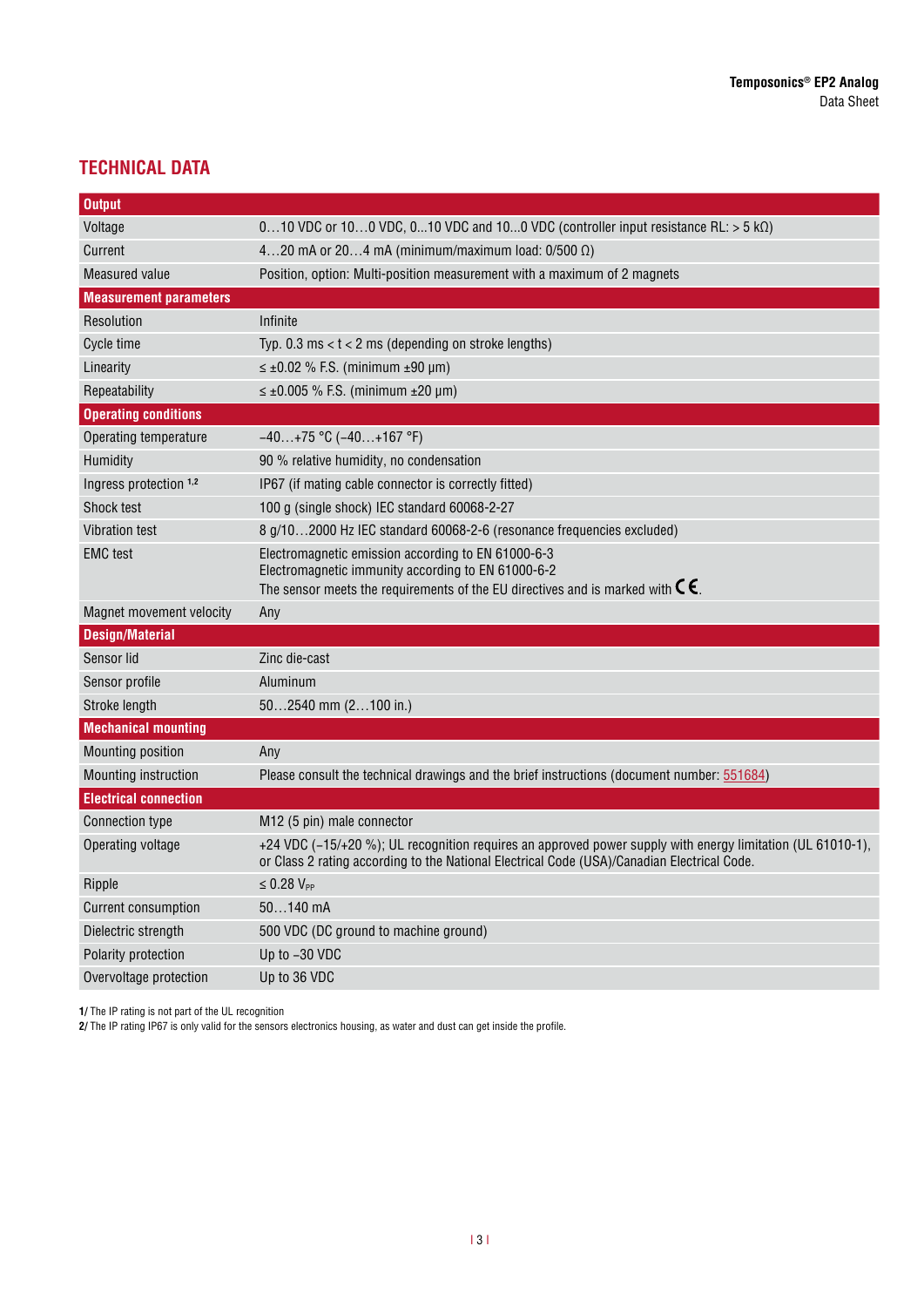#### **TECHNICAL DRAWING**



*Fig. 3:* E-Series EP2 with block magnet

#### **CONNECTOR WIRING**

| <b>D34</b>                             |     |                        |  |
|----------------------------------------|-----|------------------------|--|
| Signal + power supply                  |     |                        |  |
| <b>M12 male connector</b><br>(A-coded) | Pin | <b>Function</b>        |  |
|                                        | 1   | +24 VDC $(-15 / +20 %$ |  |
|                                        | 2   | Output 1               |  |
|                                        | 3   | DC Ground (0 V)        |  |
|                                        | 4   | Output 2               |  |
| View on sensor                         | 5   | DC Ground              |  |

*Fig. 4:* Connector wiring D34 (M12 connector)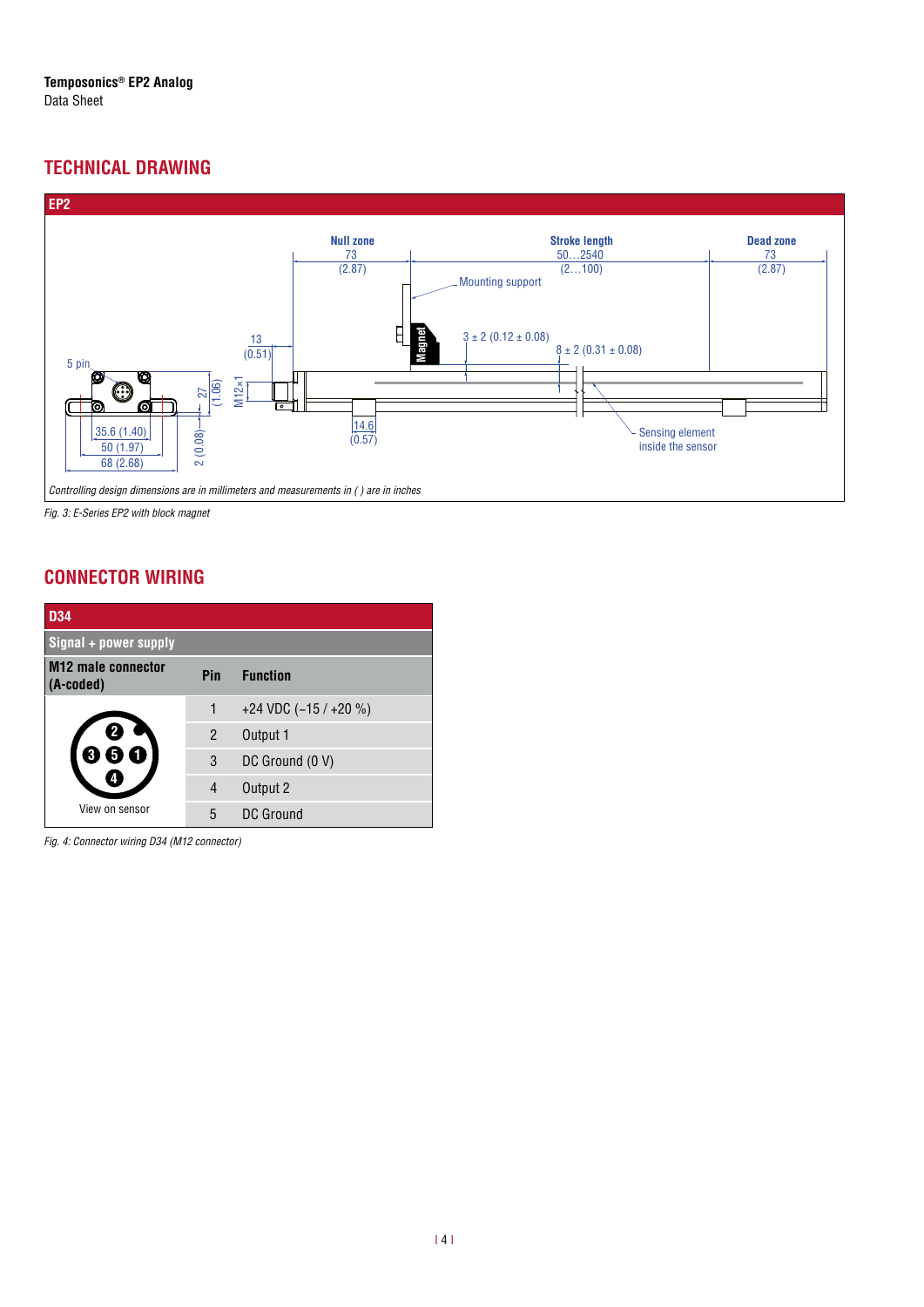### **FREQUENTLY ORDERED ACCESSORIES** - Additional options available in our [Accessories Guide](https://www.temposonics.com/literature/551444_en) [] 551444

| <b>Position magnet</b>                                                                                                                                                                                                                                                        | <b>Cable connectors*</b>                                                                                                                                                                                                                                                             |                                                                                                                                                                                                                                                                                                                    |  |
|-------------------------------------------------------------------------------------------------------------------------------------------------------------------------------------------------------------------------------------------------------------------------------|--------------------------------------------------------------------------------------------------------------------------------------------------------------------------------------------------------------------------------------------------------------------------------------|--------------------------------------------------------------------------------------------------------------------------------------------------------------------------------------------------------------------------------------------------------------------------------------------------------------------|--|
| 33(1.3)<br>$Ø$ 4.3<br>(Ø 0.17)<br>19.5 (0.77)<br>$(65.0)$ $6.5$<br>8<br>50.5<br>0.81<br>4<br>14<br>(0.55)<br>$8 \pm 2 (0.31 \pm 0.08)$<br>Distance to sensor element                                                                                                          | 53<br>(2.09)<br>Ø 20<br>Ø 0.79)                                                                                                                                                                                                                                                      | 57<br>(2.25)<br>ني<br>38<br>Ø20<br>(00.79)                                                                                                                                                                                                                                                                         |  |
| <b>Block magnet L</b><br>Part no. 403 448                                                                                                                                                                                                                                     | <b>M12 A-coded female connector</b><br>(4 pin/5 pin), straight<br>Part no. 370 677                                                                                                                                                                                                   | M12 A-coded female connector<br>(5 pin), angled<br>Part no. 370 678                                                                                                                                                                                                                                                |  |
| Material: Plastic carrier with hard ferrite<br>magnet<br>Weight: Approx. 20 g<br>Fastening torque for M4 screws: 1 Nm<br>Operating temperature:<br>$-40+75$ °C $(-40+167$ °F)<br>This magnet may influence the sensor<br>performance specifications for some<br>applications. | Material: GD-Zn, Ni<br><b>Termination: Screw</b><br>Contact insert: CuZn<br>Cable $\emptyset$ : 48 mm (0.160.31 in.)<br>Wire: $1.5 \text{ mm}^2$<br>Operating temperature:<br>$-30+85$ °C ( $-22+185$ °F)<br>Ingress protection: IP67 (correctly fitted)<br>Fastening torque: 0.6 Nm | Material: GD-Zn, Ni<br>Termination: Screw; max. 0.75 mm <sup>2</sup><br>Contact insert: CuZn<br>Cable $\emptyset$ : 58 mm (0.20.31 in.)<br>Wire: 0.75 mm <sup>2</sup> (18 AWG)<br>Operating temperature:<br>$-25+85$ °C ( $-13+185$ °F)<br>Ingress protection: IP67 (correctly fitted)<br>Fastening torque: 0.4 Nm |  |
| <b>Cord sets</b>                                                                                                                                                                                                                                                              |                                                                                                                                                                                                                                                                                      | <b>Mouting clamp</b>                                                                                                                                                                                                                                                                                               |  |
|                                                                                                                                                                                                                                                                               |                                                                                                                                                                                                                                                                                      | 4 Holes<br>Ø 5.4 (Ø 0.21) 31 (1.22)<br>9(0.35)<br>(0.39)<br>$\frac{1}{2}$<br>50 (1.97)<br>2(0.08)<br>68 (2.68)<br>Mounting clamp width:<br>14.6(0.57)                                                                                                                                                              |  |
| Cable with M12 A-coded female<br>connector (5 pin), straight - pigtail<br>Part no. 370 673                                                                                                                                                                                    | <b>Cable with M12 A-coded female</b><br>connector (5 pin), angled - pigtail<br>Part no. 370 675                                                                                                                                                                                      | <b>Mounting clamp</b><br>Part no. 403 508                                                                                                                                                                                                                                                                          |  |
| Material: PUR jacket; black<br>Features: Shielded<br>Cable length: $5 \text{ m}$ (16.4 ft)<br>Ingress protection: IP67 (correctly fitted)<br>Operating temperature:<br>$-25+80$ °C ( $-13+176$ °F)                                                                            | Material: PUR jacket<br>Features: Shielded<br>Cable length: $5 \text{ m}$ (16.4 ft)<br>Ingress protection: IP67 (correctly fitted)<br>Operating temperature:<br>$-25+80$ °C ( $-13+176$ °F)                                                                                          | Material: Stainless steel 1.4301/1.4305<br>(AISI 304/303)                                                                                                                                                                                                                                                          |  |

\*/ Follow the manufacturer's mounting instructions

Controlling design dimensions are in millimeters and measurements in ( ) are in inches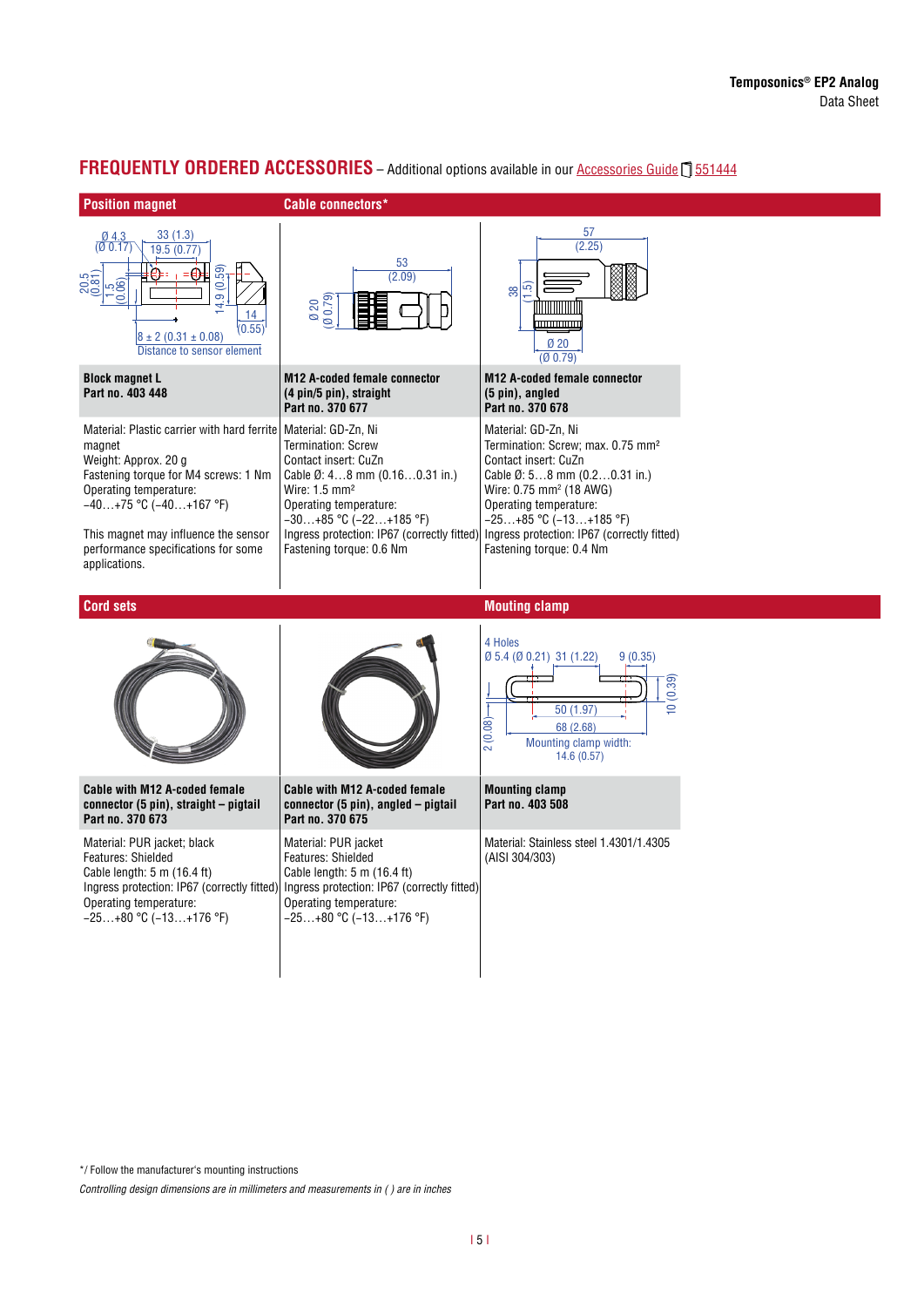#### **ORDER CODE**

**d Operating voltage**

| 5<br>2<br>3<br>6<br>4<br>7<br>8<br>2<br>E.<br>P<br>b<br>a                                              | 10<br>13<br>14<br>11<br>12<br>15<br>9<br>3<br>1<br>4<br>D<br>d<br>e<br>c |  |
|--------------------------------------------------------------------------------------------------------|--------------------------------------------------------------------------|--|
| <b>Sensor model</b><br>a                                                                               |                                                                          |  |
| $\mathsf{P}$   2   Smooth profile<br>E.                                                                |                                                                          |  |
| <b>Stroke length</b><br>b                                                                              |                                                                          |  |
| $\mathbf{X}$ $\mathbf{X}$ $\mathbf{X}$ $\mathbf{X}$ $\mathbf{M}$ 00502540 mm<br>X.                     |                                                                          |  |
| Standard stroke length (mm)                                                                            | <b>Ordering steps</b>                                                    |  |
| $50500$ mm                                                                                             | $25 \text{ mm}$                                                          |  |
| $500$ 2540 mm                                                                                          | 50 mm                                                                    |  |
| $\mathbf{X} \parallel \mathbf{X} \parallel \mathbf{X} \parallel \mathbf{X} \parallel 0$ 001.0128.0 in. |                                                                          |  |
| Standard stroke length (in.)                                                                           | <b>Ordering steps</b>                                                    |  |
| $2 20$ in.                                                                                             | $1.0$ in.                                                                |  |
| $20$ 100 in.                                                                                           | $2.0$ in.                                                                |  |
| Non-standard stroke lengths are available;<br>must be encoded in 5 mm/0.1 in. increments.              |                                                                          |  |

| c   Connection type                     |  |  |
|-----------------------------------------|--|--|
| <b>D</b> 3 4 M12 (5 pin) male connector |  |  |
|                                         |  |  |

|                                            | +24 VDC (-15/+20 %) |              |                                                     |  |  |
|--------------------------------------------|---------------------|--------------|-----------------------------------------------------|--|--|
|                                            |                     |              |                                                     |  |  |
| e                                          | <b>Output</b>       |              |                                                     |  |  |
| <b>Voltage</b>                             |                     |              |                                                     |  |  |
| V                                          | U                   |              | 010 VDC (1 output channel with 1 position magnet)   |  |  |
| V                                          |                     |              | 100 VDC (1 output channel with 1 position magnet)   |  |  |
| V                                          | 0                   | $\mathbf{2}$ | 010 VDC (2 output channels with 2 position magnets) |  |  |
| V                                          |                     | 2            | 100 VDC (2 output channels with 2 position magnets) |  |  |
|                                            | 0                   | 3            | 010 VDC and 100 VDC                                 |  |  |
| (2 output channels with 1 position magnet) |                     |              |                                                     |  |  |
| <b>Current</b>                             |                     |              |                                                     |  |  |
| A                                          | 0                   |              | 420 mA (1 output channel with 1 position magnet)    |  |  |
| A                                          | 1                   |              | 204 mA (1 output channel with 1 position magnet)    |  |  |
| A                                          | 0                   | 2            | 420 mA (2 output channels with 2 position magnets)  |  |  |
| A                                          |                     | 2            | 204 mA (2 output channels with 2 position magnets)  |  |  |

#### **DELIVERY**

• Sensor • 2 mounting clamps up to 1250 mm (50 in.) stroke length + 1 mounting clamp for each 500 mm (20 in.) additional stroke length

Accessories have to be ordered separately.

**Manuals, Software & 3D Models available at: www.temposonics.com**